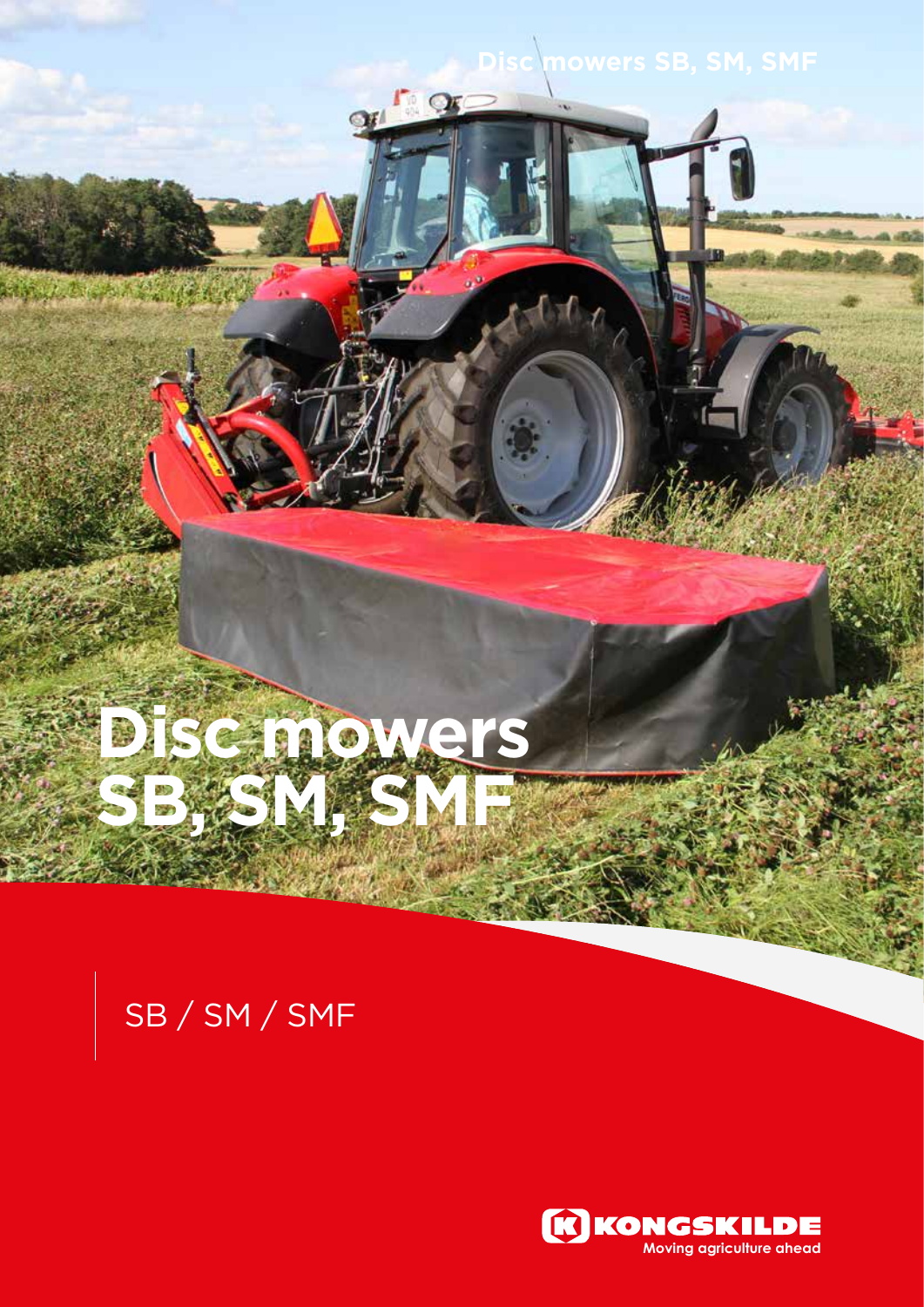### SB-Mowers



The SB disc mowers are equipped with the unique smooth Kongskilde cutter bar which is characterized by:

### **Features:**

- Perfectly smooth underside: The Kongskilde cutter bar has a perfectly smooth underside. The large bearing surface gives a low ground pressure.
- Low cutter bar: With the Kongskilde cutter bar it is possible to leave a low and even stubble down to 40 mm since you can adjust the cutter bar to a low cutting angle of only 3º. You obtain a lower cut and thereby a uniform stubble height and a better flow in the machine.
- To ensure smooth crop flow the mower is fitted with flow caps at both sides.

### **Benefits:**

- Ensures uniform stubble and a good flow in difficult conditions.
- Spares the field and the crop during mowing and ensures quicker regrowth.



The Top Service design of the cutter bar makes it possible to check and replace a gear wheel or bearing on each disc.



Full-covering skids that protect the gearbox from underneath.

#### Protection of the cutter bar.

The cutter bar is well protected against damage. The skid acts as integrated stone guard.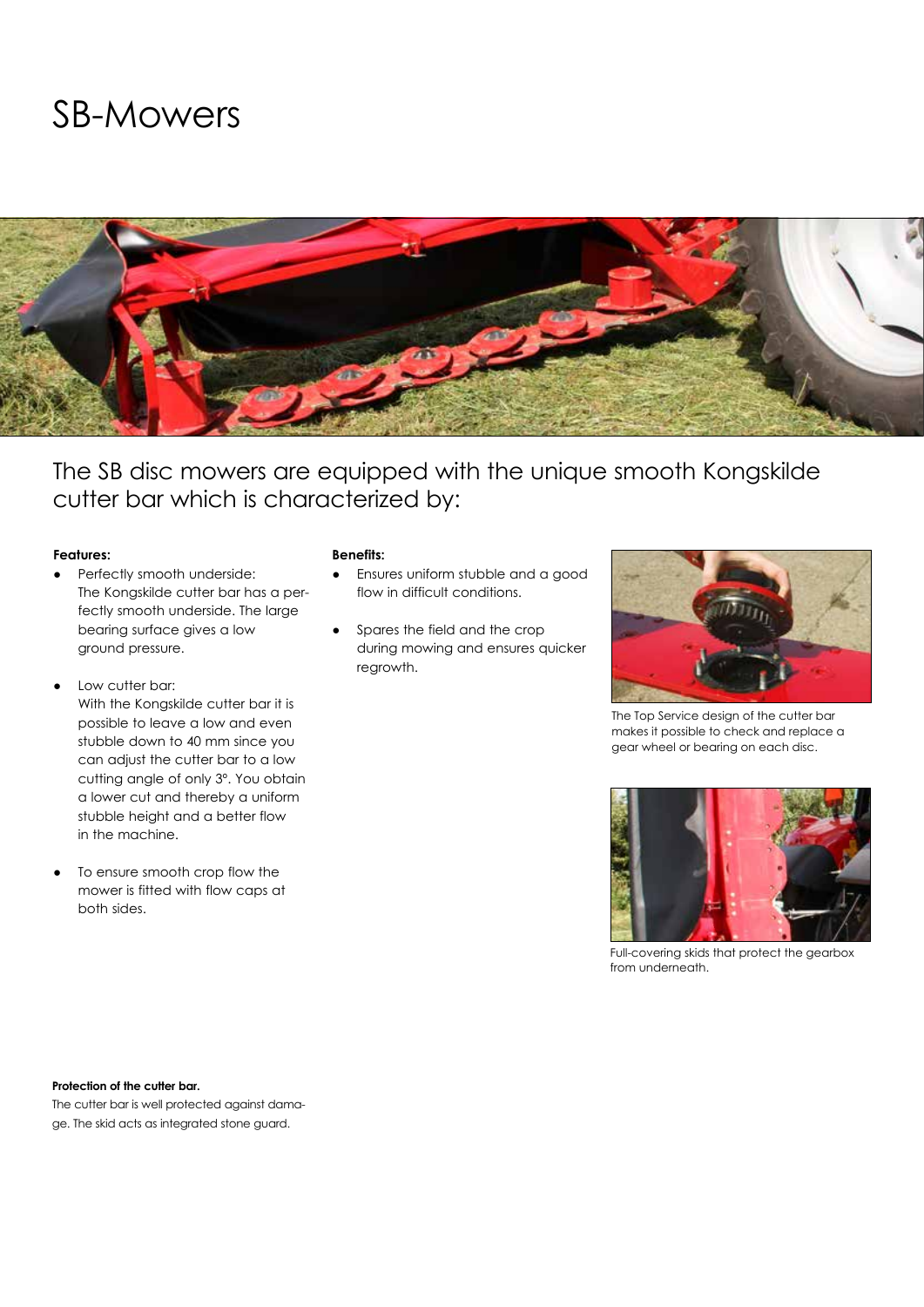### Easy Lift



### Easy Lift means quick turning and spares the machine

To SB range is equipped with Easy Lift for quick and easy headland turns.

- The SB disc mowers are Kongskilde's range of reliable rear mounted plain disc mowers. The machines are intended for farmers who need a small mower for grass harvesting for feed or hay.
- The machine is 3-point suspended and equipped with a strong, adjustable spring which relieves the ground pressure of the cutter bar. This gives the mower exceptionally good ground following abilities.



Safety system: Less impact on the cutter bar in case of hitting a big obstacle.



The SB in transport position.



The machine can also work on slopes and along ditches and dikes with inclinations of up to +/- 40 degrees!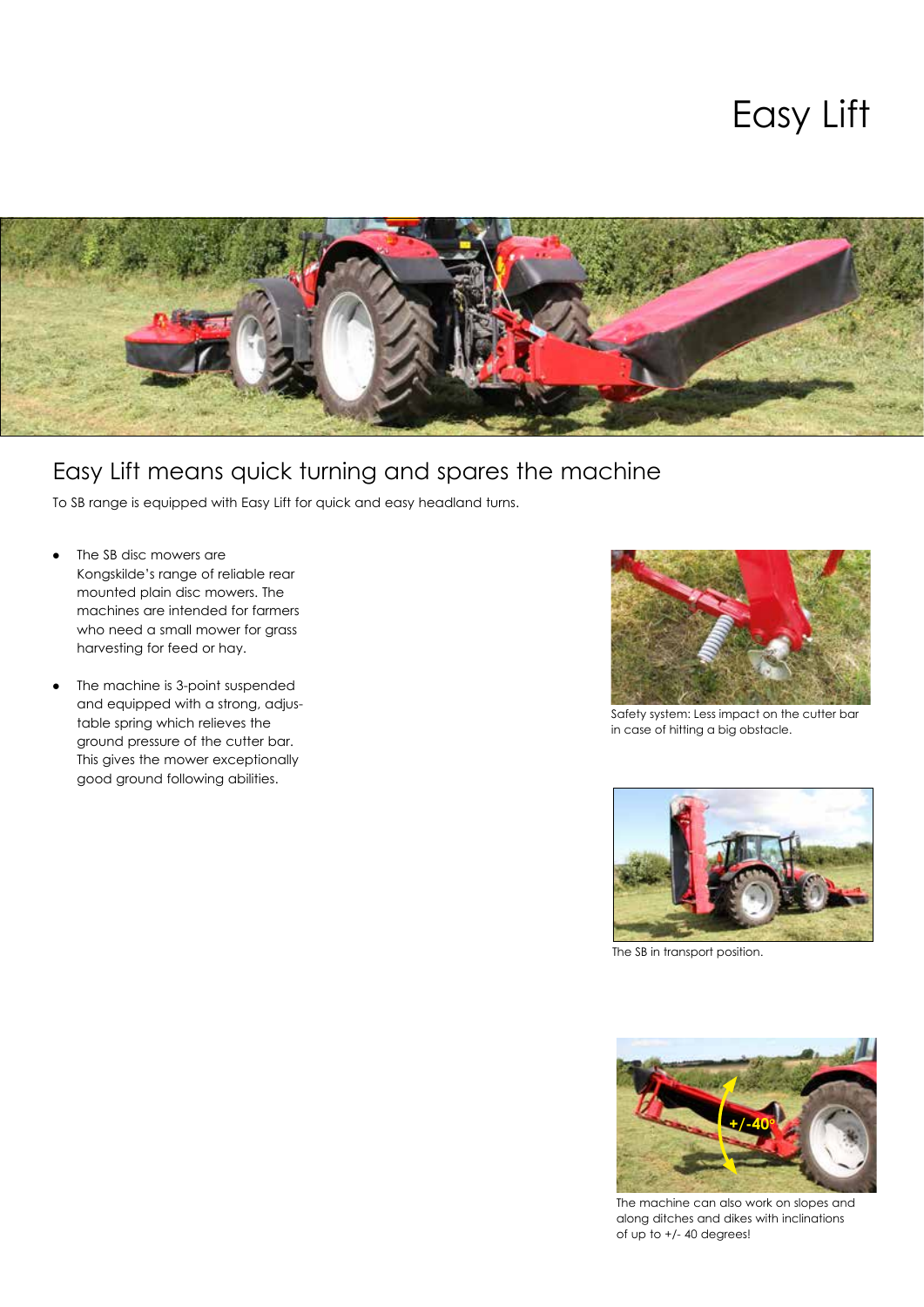### SM-Mowers



#### **Features:**

- ● Adjustment of ground pressure: The ground pressure can be changed by moving a split pin. Hereby the perfect ground pressure can quickly be found without any tools if you change to a field with other ground conditions.
- Quick 'n safe knife.
- Vertical transport position: Transport conversion takes place hydraulically without leaving the tractor seat. The transport height is less than 4 m and the transport width less than 3 m.

#### **Benefits:**

- ● Thereby you avoid damaging the crop and a quick regrowth is ensured.
- Saves time and money



Adjustment of ground pressure

### Strong and effective drive line:

The V-belt drive has a built-in automatic tightening device that guarantees Vertical transport position correct tightening and optimum power transmission. V-belt drive reduces vibrations and shocks, thereby protecting the transmission. This ensures a strong and effective drive line.



SM Driveline

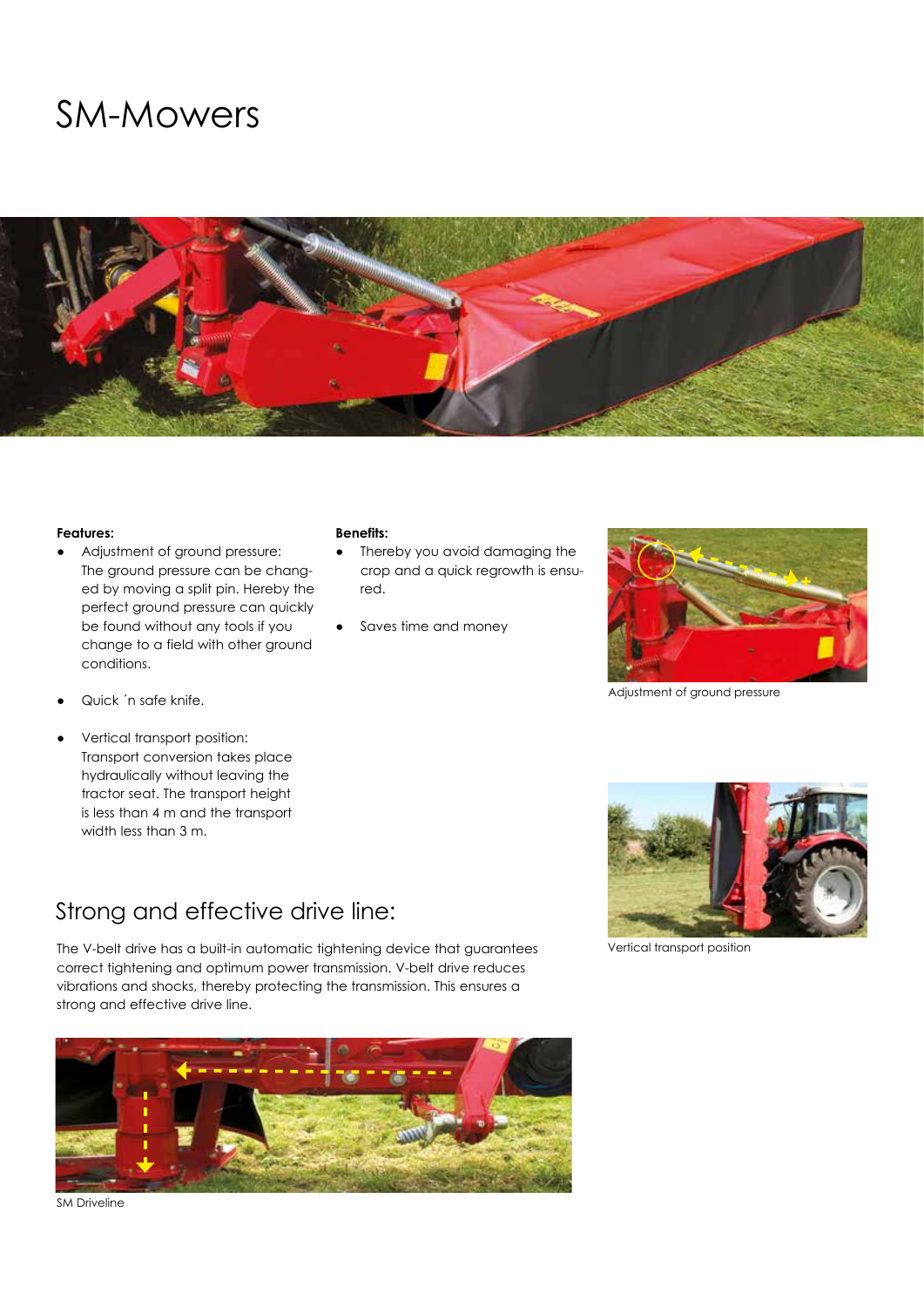

#### **Features:**

- The discs on SMF rotate in the same direction towards the centre.
- The cutter bar is equipped with quick change knives
- Knives can be changed with a handle without extra tools, which saves time

#### **Benefits:**

- ● The crop is easily placed between the tyres and no crop is lost.
- Less daily maintenance and reduction of costs.
- Can work under very difficult conditions and in heavy amounts of grass.



Q+ disc



Easy access to the SMF cutter bar.





Twisted knife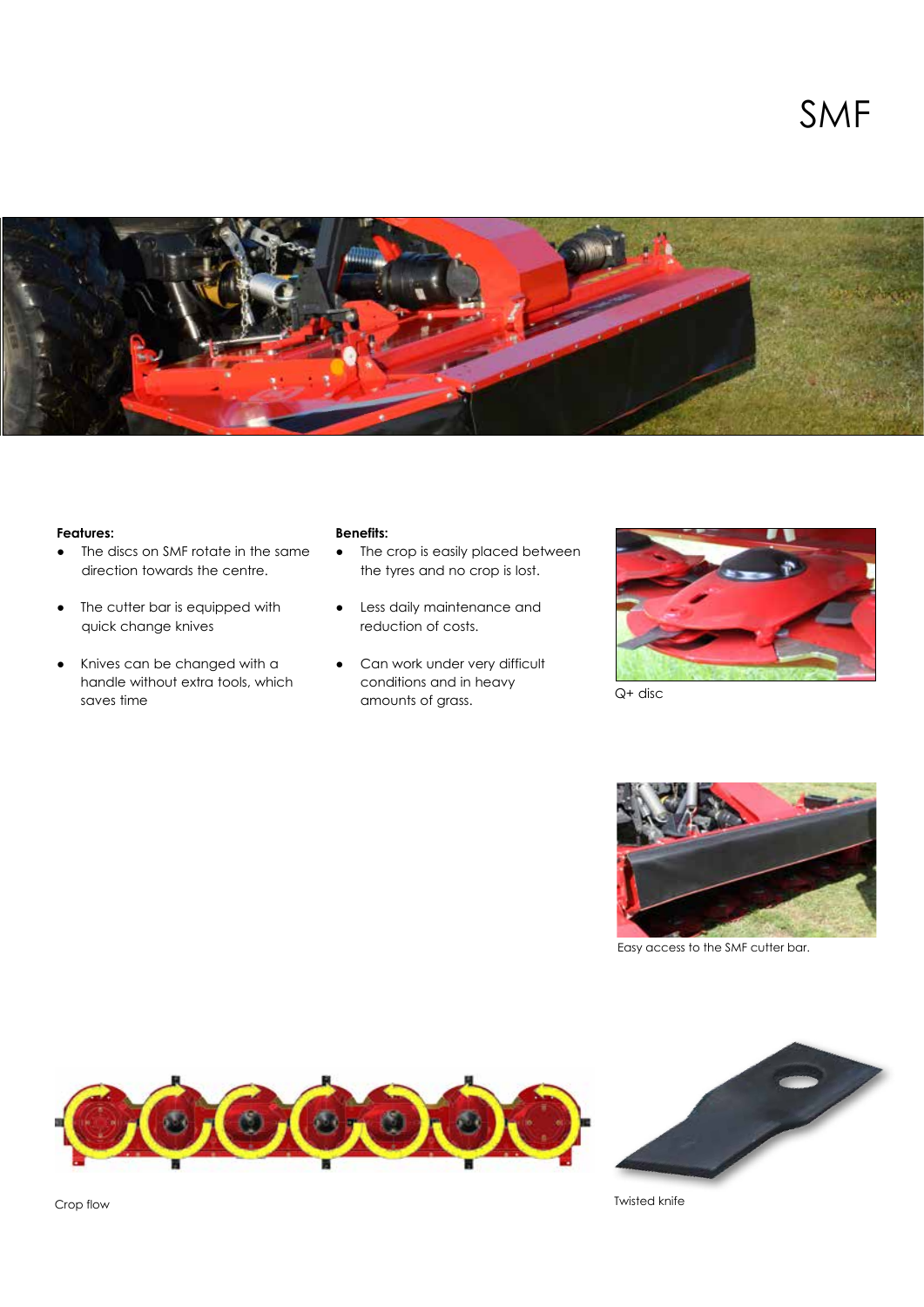

### **Features:**

- SMF is compact mounted, close to the tractor, and thereby has an optimal weight distribution.
- Adjustable ground following
- The drive line goes directly through PTO into the disc.
- Double swath rollers are standard. They collect the crop perfectly between the tyres without contamination.

#### **Benefits:**

- ● Reduces the lifting and handling requirements of the tractor, especially in hilly conditions.
- The field is perfectly cut to ensure regrowth and avoid contamination of the crop.
- The machine is very strong
- The feed is cleaner



Flexible headstock for perfect ground contour following.



Swath rollers can easily be adjusted from the outside.



Double swath rollers are standard.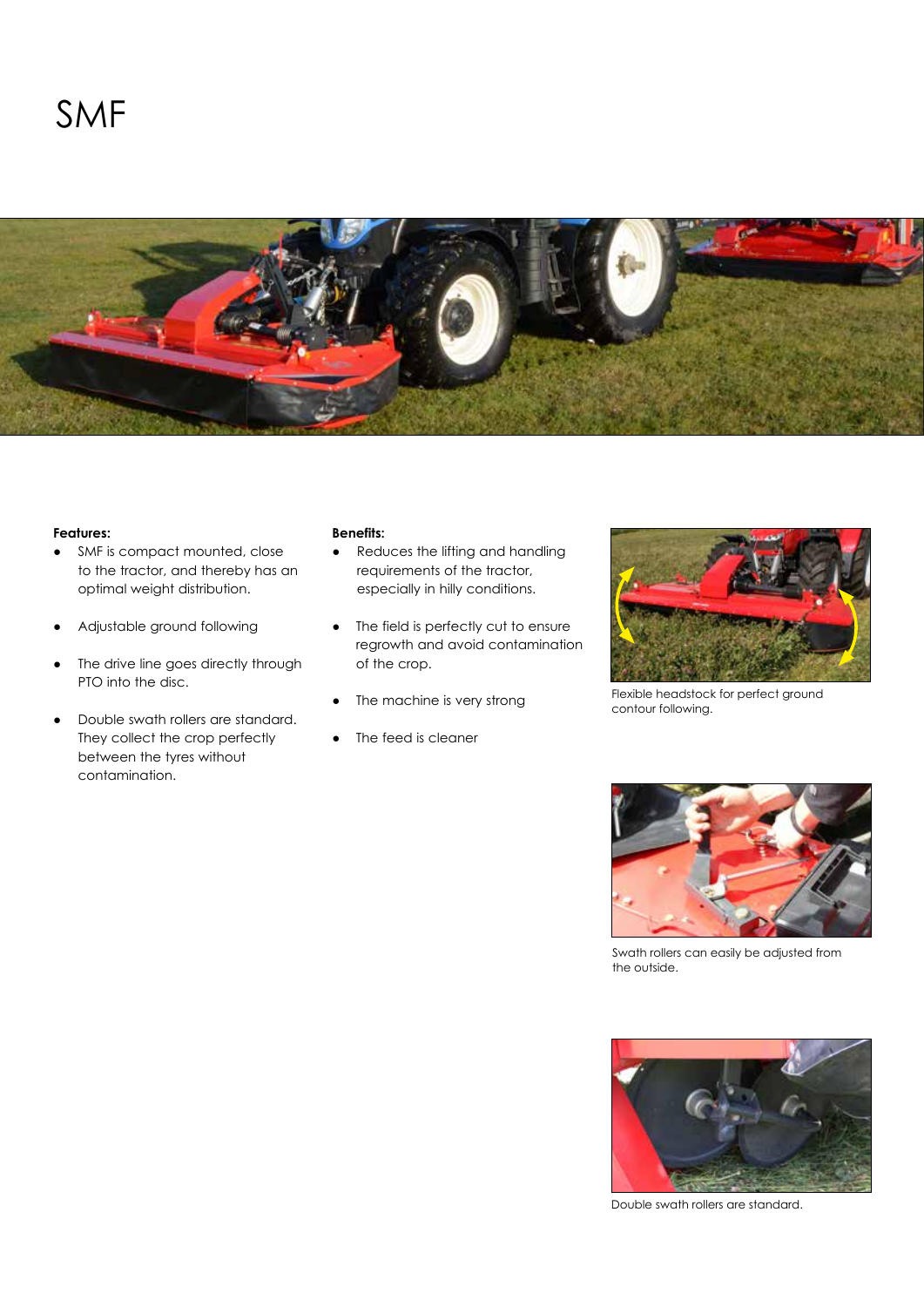### Technical data

|                                            | SB 2405                  | SB 2805                  |
|--------------------------------------------|--------------------------|--------------------------|
| Working width                              | 2.40 <sub>m</sub>        | 2.80 <sub>m</sub>        |
| Swath width, standard                      | 1.80 <sub>m</sub>        | 2.20 <sub>m</sub>        |
| Swath width with extra swath disc          | 1.50 <sub>m</sub>        | 1.90 <sub>m</sub>        |
| Kongskilde cutter bar                      | Standard                 | Standard                 |
| Easy Lift                                  | Standard                 | Standard                 |
| Tractor size, min.                         | 35 kW/48 HP              | 40 kW/56 HP              |
| PTO, rpm                                   | 540 rpm                  | 540 rpm                  |
| PTO, size                                  | $13/8 - 6$ splines       | $13/8 - 6$ splines       |
| Free wheel                                 | Option                   | Option                   |
| Oil outlets required                       | 1 single-acting          | 1 single-acting          |
| Hitch pins cat. II                         | Standard                 | Standard                 |
| Sideways adjustable hitch pins             | Standard                 | Standard                 |
| Number of discs                            | 6                        | 7                        |
| Number of blades                           | 12                       | 14                       |
| Guide shoes                                | Covering the whole width | Covering the whole width |
| High guide shoes for topping               | Option                   | Option                   |
| Stone release, mechanical                  | Standard                 | Standard                 |
| Hydraulic conversion to transport position | Standard                 | Standard                 |
| Weight                                     | 480 kg                   | 520 kg                   |

|                           | SM 2805           | SM 3205            |
|---------------------------|-------------------|--------------------|
| Working width             | 2.8 <sub>m</sub>  | 3.15 m             |
| Swath width               | 2.4 m             | 2.8 <sub>m</sub>   |
| Transport width           | $<$ 3 m           | $<$ 3 m            |
| Tractor, min.             | 42 kW / 57 HP     | 50 kW / 68 HP      |
| PTO, rpm                  | 540 rpm           | 540 rpm            |
| PTO, size - type          | 1 3/8 - 6 splines | $13/8 - 6$ splines |
| PTO free wheel            | Standard          | Standard           |
| Hitch pins                | Cat. II           | Cat. II            |
| Hydraulic outlets         | 1 single-acting   | single-acting      |
| Number of discs           | 7                 | 8                  |
| Type of discs             | Quick'n Safe      | Quick'n Safe       |
| Number of blades          | 14                | 16                 |
| Stone release, mechanical | Standard          | Standard           |
| Swath roller              | Option            | Option             |
| Weight                    | 700 kg            | 740 kg             |

|                            | <b>SMF 3005</b> |
|----------------------------|-----------------|
| Working width              | 2.96 m          |
| Transport height           | $2.86$ m        |
| Tractor size, min.         | 44 kW/60 HP     |
| Hydraulic outlets required | None            |
| Discs and knives           | 7/14            |
| Friction clutch            | Yes             |
| Free wheel                 | Yes             |
| Swath rollers              | Standard        |
| Aditional flow caps        | Option          |